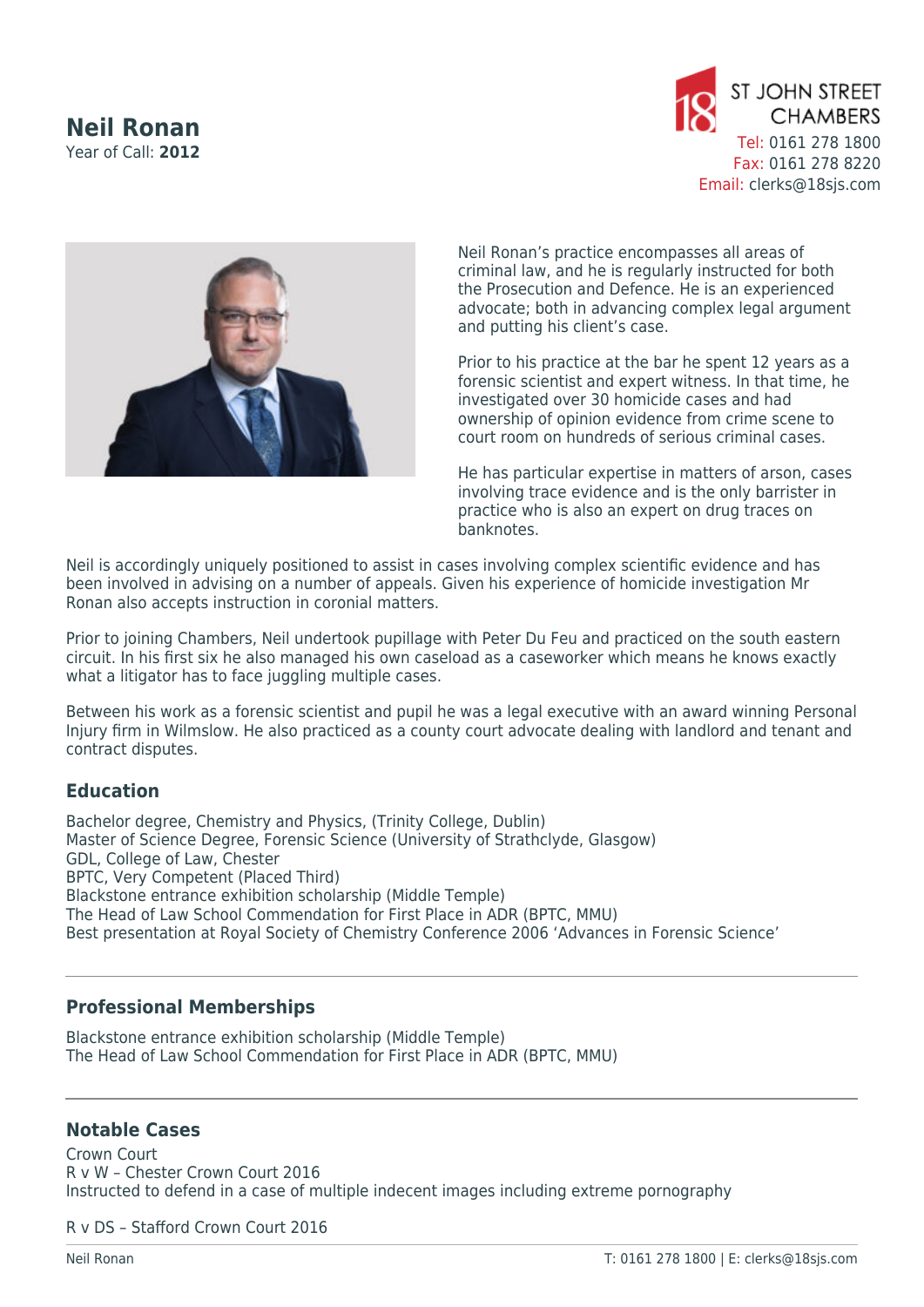Instructed to defend in a case of multiple counts of arson reckless to endangering life and assault which occurred in prison.

R v F – Manchester Crown Court 2016

Instructed to defend in a multihanded conspiracy to cause £250,000 worth of criminal damage

R v B – Oxford Crown Court 2015

Instructed to defend a young client in a case of assault and affray involving 6 people and a firearm; successfully made submission of no case to answer.

R v T – Reading Crown Court 2015

Instructed to defend a client in a case of burglary with the trial run in his absence.

R v K – Bournemouth Crown Court 2015

Successfully defended a woman charged with dwelling burglary, criminal damage and harassing her expartner though she admitted being in the property and damaging the items at that time.

R v W – Chester Crown Court 2016

Instructed to defend in a matter of harassment of multiple complainants, assault and theft. Magistrates and Youth Court

Neil has represented both individuals and companies at trial in the magistrates' courts the length and breadth of the country; and has successfully defended in such matters as drink driving and s172 failure to notify offences.

His decade of experience as a forensic scientist assists greatly in understanding the evidence which is necessary to prove/disprove drink driving offences.

He also has experience of dealing with criminal matters in the youth court and examining young and vulnerable witnesses generally.

R v K – Bolton Magistrates' Court 2016

Successfully defended a nurse charged with assaulting a patient in A & E. The incident was caught on CCTV and the Doctor and receptionist present gave evidence against the defendant.

R v S – Manchester Magistrates' Court 2016

Successfully defended a man charged with assaulting his partner and step daughter late at night in the family home.

R v D – Oxford Magistrates' Court 2015 Successfully defended a man charged with assaulting his teenage girlfriend in a hotel room when her father was present outside the door of the room.

R v H Ltd – Birkenhead Magistrates' Court 2016

Successfully defended a company charged with failure to notify who was driving when its truck was speeding.

R v M – Oxford Magistrates' Court 2015

Successfully defended a step father charged with breaching a non-molestation order by his two step daughters.

[{Manchester Evening News}](http://www.manchestereveningnews.co.uk/news/greater-manchester-news/forger-who-ran-production-line-13305870)

[{NWE Mail}](http://www.nwemail.co.uk/Convicted-Lakes-sex-pest-tells-court-of-Facebook-addiction-e747db2b-5a2a-42f2-a84c-2df00d9d833b-ds)

[{Daily Mail}](http://www.dailymail.co.uk/news/article-4507590/Sextortionist-jailed-blackmailing-man.html)

R v Woodward Sheffield Crown Court 2016

Successfully defended in a three week trial stemming from the violent disorder that ensued during the Rotherham race riots. The case entailed highly involved legal arguments to succesfully exclude aspects of the CCTV footage the Crown sought to rely on. {[Rotherham Advertiser}](http://www.rotherhamadvertiser.co.uk/news/view,four-guilty-of-violent-disorder-following-wellgate-riot_220.htm)

Father jailed for having police baton while on suspended sentence (The Oxford Times)

Officers prise apart weeping drug dealing couple as one is led to the cells (Oxford Mail)